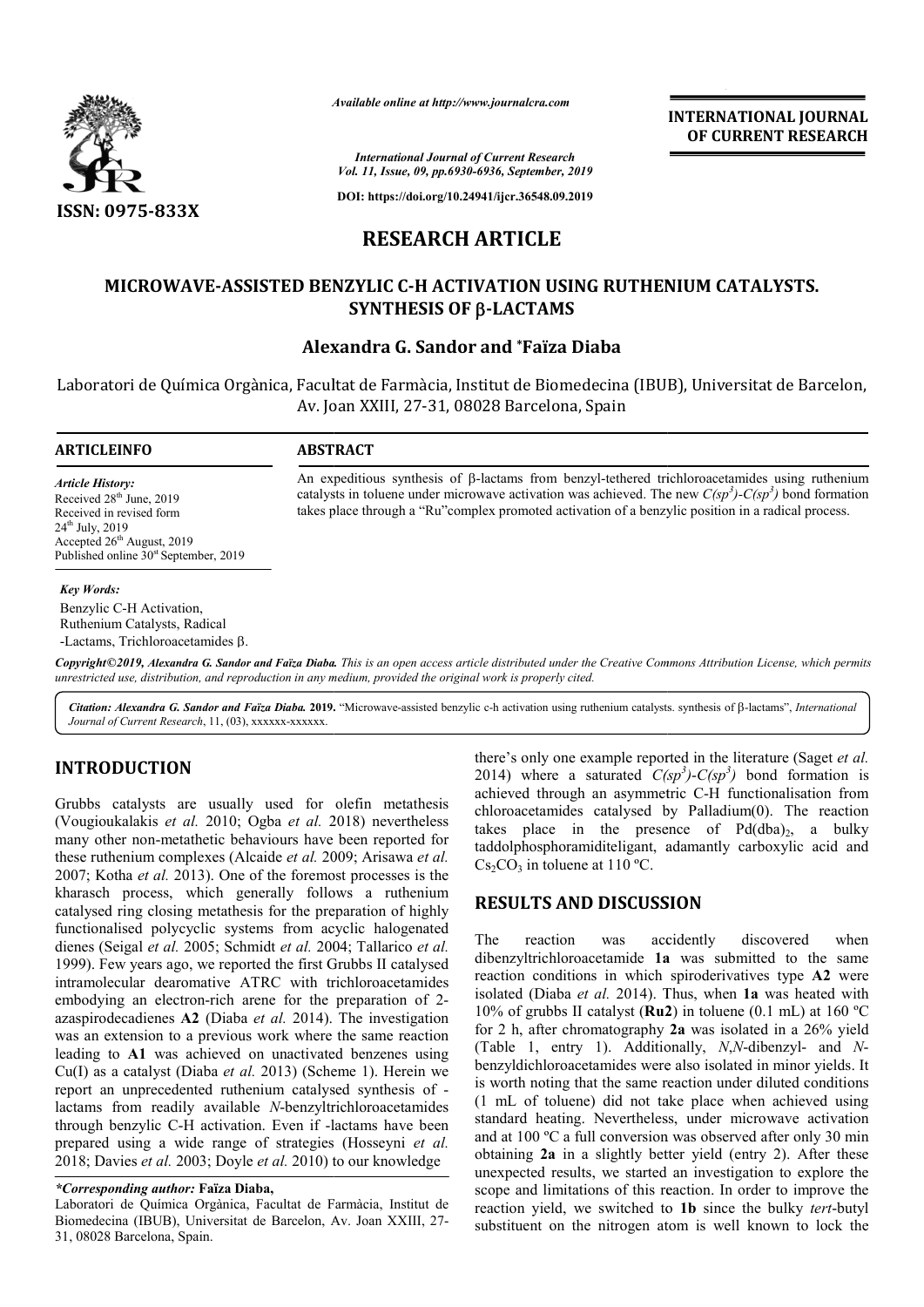substrate in a conformation prone to cyclization (Stork *et al.*  1989; Yu *et al.* 2010).

As it was expected, when **1b** was heated at 100 ºC under microwave activation for only 10 min, lactam **2b** was isolated with 48% yield (entry 3). Reducing the quantity of catalyst although prolonging the reaction time did not improve the yield (entry 4). When the reaction was carried out at 80 ºC, 20 min were necessary to obtain **2b** with 48% yield (entry 5). Switching to acetonitrile a full conversion was observed after only 5 min although the yield for lactam **2b** was lower (entry 6). We next sought to explore the scope of the reaction on trichloroacetamides **1c**-**1h** with different substituents on the benzene ring. Treatment of substrates **1c**-**1e** all of them with a methyl group in the ortho, meta and para position respectively with **Ru2** (10%) under microwave activation for 10 min and at 100 ºC provided the corresponding lactams **2c**-**2e** with moderate yields (entries 7-9). With anisole derivative **1f**, a similar yield of lactam **2f** was obtained (entry 10). Even if with these substrates almost of the time some starting material was recovered, prolonging the reaction time yielded poorer results.

Completely different results were attained with trichloroacetamides **1g** and **1h** with a deactivated benzene ring. Whereas with **1g** a degradation of the starting material was observed (entry 11), with **1h** lactam **2h** was isolated with a very low yield together with product **3h** which was not observed in the reaction crude but after chromatography using dichloromethane stabilized with ethanol as the eluent (entry 12). It is worth noting that when dichloromethane stabilised with amylene was used instead, we recover only degradation products. After these results with **Ru2** we decided to investigate Grubbs'  $1<sup>st</sup>$  generation catalyst (**Ru1**) using the best reaction conditions established with **Ru2** (Table 2). With dibenzyl derivative **1a** the reaction provided lactam **2a** with a comparable yield (entry 1). Nevertheless, with trichloroacetamide **1b** only **3b** was isolated after chromatography (entry 2). As it was mentioned before, **3b** was not observed in the crude but isolated after purification. A similar result was achieved with substrates **1g** and **1h** with an unactivated benzene since only **3g** and **3h** were isolated respectively (entries 7 and 8). With tolyl derivatives **1c**-**1e**, besides lactams **2c**-**2e** isolated in modest yields, amides **3c**-**3d** were detected in some fractions after chromatography but were not isolated in pure forms (entries 3-5). It is worth noting that with trichloroacetamide **1c** a better yield of lactam **2c** was obtained (entry 3). Additionally, with anisole **1f** only **3f** was isolated after purification (entry 6).

With these results in hand, we set out to explore another more accessible ruthenium catalyst for these unusual reactions (Table 3). $RuCl<sub>2</sub> (PPh<sub>3</sub>)$ <sub>3</sub> (Ru3) is the precursor of **Ru1** and has been successfully used for Kharasch–type additions (Severin *et al.* 2006; Delaude *et al.* 2004). When **1a** was treated with 10% of **Ru3** at 100 °C in toluene for 15 min using microwaves, we were delighted to see that lactam **2a** was isolated with a modest yield (Table 3, entry 1). Running the same reaction at 80 °C improved the yield considerably (41%, entry 2). Better results were also achieved from trichloacetamides **1b**-**1e** where only lactams **2b**-**2e** were isolated with 40-58% yields (entries 3-8). Additionally, with electron-poor derivatives **1g** and **1h** a different behaviour was observed. Whereas with **1g** only degradation compounds were detected in the crude, with **1h** a slight improvement in the yield of lactam **2h** was achieved isolated with **3h** (entry 11).

Using catalyst **Ru3** the reaction worked also with amides 1i-1k where the substituents on the nitrogen are a *n*-butyl, isopropyl and cyclohexyl groups respectively (entries 12-14). In all cases lactams **2i**-**2k** were isolated with acceptable yields. It is worth noting that with **1i** and **1k** we isolated also small quantities of the partially reduced lactams **4** and **5** (Van Driesshe *et al.*  2006). Finally, with trichloroacetamide **1l**, only dichloroacetamide **6l** was isolated (entry 13).

In this investigation we have described an unprecedented behaviour of ruthenium catalysts leading to -lactams **2** from trichloroacetamides **1** through benzylic CH activation. The presence of the catalyst is necessary to achieve the process since after heating **1b** alone in toluene at 80 °C under microwave activation for 10 min no reaction took place and **1b** was recovered intact. As it was expected, a radical process is involved in this transformation since running the reaction in the presence of TEMPO either from **1a** or **1b** inhibits the lactam formation. Whereas under microwave activation only degradation compounds were detected in the crude, when **1a** was heated at 160 ºC with **Ru3** (10%) in the presence of 1 equiv. of TEMPO besides **1a** a small quantity of **7a** was detected resulting from a coupling between TEMPO and the dichlorocarbamoil radical followed by hydrolysis (Baker *et al.*  1978). **7a** was identified by high-resolution mass spectroscopy (ESI-TOF) which confirmed the molecular formula  $C_{25}H_{32}N_2O_3$  (calculated for  $C_{25}H_{33}N_2O_3409.2486$  [M+H]<sup>+</sup>; found 409.2488). This indicates that the first step of the reaction is abstraction of a chloro atom by "Ru" catalyst from **1** to generate dichlorocarbamoil radical **I** and "RuCl" complex (Matsumoto *et al.* 1976; Hayes *et al.* 1986).

The "RuCl" complex abstacts then a hydrogen atom from radical **I** to generate diradical species **II** with the concomitant release of HCl and regeneration of "Ru" catalyst (Scheme 2). Indeed analysis of some reaction crudes in which **Ru3** was successfully used in the synthesis of lactams **2** showed a strong acidic pH of the reaction medium. Next, transient diradical **II** undergoes an intramolecular cross coupling to generate lactams **2**. On the other hand amides **3** results from cleavage of the *tert*-butyl group in acid medium (Clayden *et al.* 2006) and a 1,4-H shift in radical **I** (Quirante *et al.* 2001, Nechab *et al.*  2014) generating radical **III** followed by a chloro atom transfer from "RuCl" complex or amide **1** to provide chloroderivative **IV**. The latter undergoes substitution during purification providing ethers **3** (Hiemstra *et al.* 1985). As it was mentioned before, ethers **3** were not present in the reaction crudes but were isolated after purification by chromatography using CH<sub>2</sub>Cl<sub>2</sub> stabilized with ethanol. Formation of chloroderivative **IV** was reinforced by analysis of the reaction mixture when achieved from **1h** and **Ru1** (Table 2, entry 8) since  ${}^{1}H$  NMR spectrum exhibits 2 determinant signals, a singlet at 5.89 ppm and a doublet at 6.32 ppm consistent with a COCHCl<sub>2</sub> and a benzylic CHCl respectively. This argument is supported by the experiments achieved with **1l** where only alkene **6l** was isolated. With this substrate, we believe that after formation of the dichlorocarbamoil radical, a 1,4-H shift takes place to generate a tertiary benzylic radical followed by a chloro atom transfer and elimination to furnish **6l**.

## **MATERIALS AND METHODS**

*General methods***:** Commercial reagents and anhydrous solvents were used as supplied.  $\mathrm{^{1}H}$  and  $\mathrm{^{13}C}$  NMR spectra were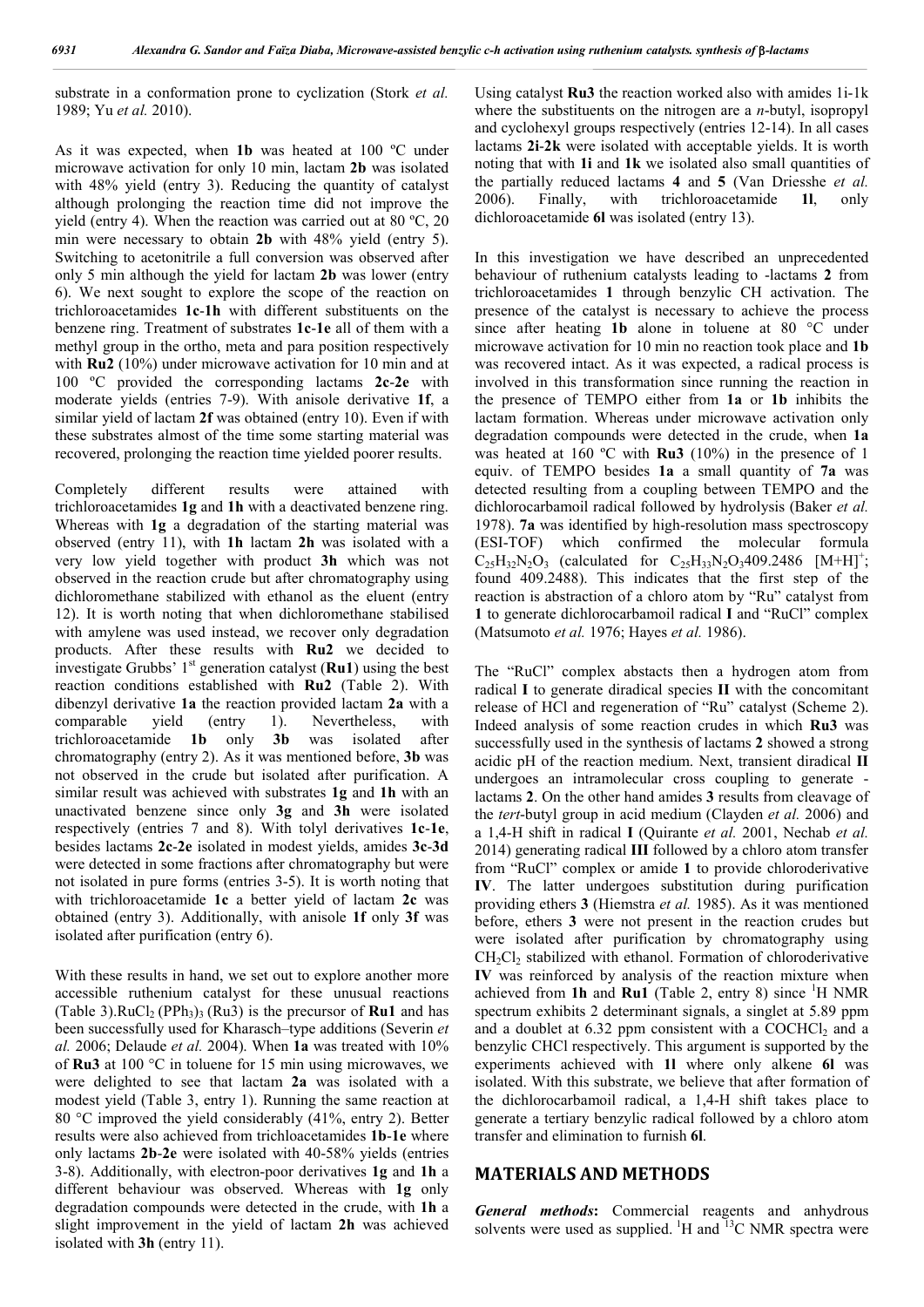recorded in CDCl<sub>3</sub> solution. Chemical shifts are reported as values (ppm) relative to internal Me<sub>4</sub>Si, <sup>13</sup>C NMR spectra are referenced to the deuterated solvent signal  $(CDC1<sub>3</sub>: 77.00$ ppm). All NMR data assignments are supported by COSY and HSQC experiments. Infrared spectra were recorded on a Nicolet 320 FT-IR spectrophotometer. TLC was performed on  $SiO<sub>2</sub>$  (silica gel 60 F<sub>254</sub>, Merck). The spots were located by UV light (254 nm) or a  $1\%$  KMnO<sub>4</sub> aqueous solution. Chromatography refers to flash chromatography and was carried out on  $SiO<sub>2</sub>$  (Silica Flash P60, Wet Dry, 200-500 mesh). Microwave irradiation experiments were performed using a single-mode Discover System from CEM Corporation using standard Pyrex vessel (capacity 10 mL).

**Synthesis of trichloroacetamides 1a-1l**: For the preparation of trichloroacetamides **1e**-**1g, 1l** we followed the same procedure used in the preparation of **1a**-**1d** and **1h**, **1k** (Diaba *et al.* 2013).

*N***-***tert***-Buty l-2,2,2- trichloro-***N***-(4-methylbenzyl) acetamide (1e)**. White solid (40%), mp 117-120 °C,  $R_f = 0.48$  (*n*-hexane-CH2Cl2 1:1). IR (NaCl): 2998, 2973, 2923, 2867, 2857, 1685 cm<sup>-1</sup>.<sup>1</sup>H NMR (CDCl<sub>3</sub>, 400 MHz):  $\delta$  7.15 (br s, 4H, ArH), 4.99 (br s, 2H, CH2Ar), 2.34 (s, 3H, CH3), 1.41 (s, 9H, *t*-Bu). 13C NMR (CDCl<sub>3</sub>, 100 MHz): δ 160.8 (CO), 136.8, 135.5, 129.1, 126.4 (Ar), 95.4 (CCl<sub>3</sub>), 61.8 (C), 50.8 (CH<sub>2</sub>Ar), 28.1 (CH<sub>3</sub>), 21.0 (CH<sub>3</sub>). HRMS (ESI-TOF)  $m/z$ : Calcd for C<sub>14</sub>H<sub>19</sub>Cl<sub>3</sub>NO  $[M+H]$ <sup>+</sup> 322.0527; found 322.0528.

*N***-***tert***-Butyl-2,2,2-trichloro-***N***-(3-methoxybenzyl)acetamide (1f)**. White solid (50%), mp 80-82 °C,  $R_f = 0.45$  (*n*-hexane- $CH_2Cl_2$  1:2). IR (NaCl): 3001, 2965, 2937, 1685, 1601 cm<sup>-1</sup>.<br><sup>1</sup>H NMB (CDCl 400 MHz):  $\frac{5}{3}$  7.26 (t  $I = 7.8$  Hz, 1H Arth) <sup>1</sup>H NMR (CDCl<sub>3</sub>, 400 MHz):  $\delta$  7.26 (t, J = 7.8 Hz, 1H, ArH), 6.76-6.89 (m, 3H, ArH), 5.01 (br s, 2H, CH2Ar), 3.80 (s, 3H, CH<sub>3</sub>), 1.44 (s, 9H, *t*-Bu). <sup>13</sup>C NMR (CDCl<sub>3</sub>, 100 MHz): δ 160.7  $(CO)$ , 159.7, 140.3, 129.5, 118.7, 112.3 (Ar), 95.2  $(CCl<sub>3</sub>)$ , 61.9  $(C)$ , 55.2  $(CH<sub>3</sub>)$ , 50.9  $(CH<sub>2</sub>AT)$ , 28.0  $(CH<sub>3</sub>)$ . HRMS (ESI-TOF): Calcd for  $C_{14}H_{19}Cl_3NO_2$  [M+H]<sup>+</sup> 338.0476; found 338.0464.

## *N***-***tert***-Butyl-2,2,2-trichloro-N-(4-nitrobenzyl)acetamide**

**(1g).** White solid (30%), mp 143-145 °C,  $R_f = 0.74$  (n-hexane-CH2Cl2 3:7). IR (NaCl, neat): 3081, 2981, 2934, 2676, 1688, 1600 cm<sup>-1</sup>. <sup>1</sup>H NMR (CDCl<sub>3</sub>, 400 MHz): δ 8.24 (d, *J* = 6.7 Hz, 2H, ArH), 7.48 (d, *J* = 6.7 Hz, 2H, ArH), 5.15 (br s, 2H, CH<sub>2</sub>Ar), 1.44 (s, 9H, *t*-Bu).<sup>13</sup>C NMR (CDCl<sub>3</sub>, 100 MHz):  $\delta$ 160.6 (CO), 147.2, 146.4, 127.2, 123.9 (Ar), 94.9 (CCl<sub>3</sub>), 62.2 (C), 50.6 (CH<sub>2</sub>Ar), 28.1 (CH<sub>3</sub>). HRMS (ESI-TOF) m/z: Calcd for  $C_{13}H_{16}Cl_3N_2O_3$  [M+H]<sup>+</sup> 353.0221; found 353.0224.

#### **(***S***)-***N***-Benzyl-2,2,2-trichloro-***N***-(1-phenylethyl)acetamide(1l).**

White solid (70%), mp 81-83 °C,  $R_f = 0.57$  (*n*-hexane-CH<sub>2</sub>Cl<sub>2</sub> 1:1). IR (NaCl, neat): 3106, 3088, 3062, 3030, 2988, 2939, 1673, 1602 cm<sup>-1</sup>. <sup>1</sup>H NMR (CDCl<sub>3</sub>, 400 MHz): δ 6.96-7.43 (m, 10H, ArH), 5.93 (br s, 1H), 4.76 (br d,  $J = 15.8$  Hz, 1H, CH<sub>2</sub>Ar), 3.88 (br d,  $J = 15.8$  Hz, 1H, CH<sub>2</sub>Ar), 1.58 (s, 3H, CH<sub>3</sub>). <sup>13</sup>C NMR (CDCl<sub>3</sub>, 100 MHz): δ 161.2 (CO), 139.1, 137.3, 128.7, 128.4, 127.8, 126.9, 126.6 (Ar), 93.7 (CCl<sub>3</sub>), 57.3 (CHAr), 49.4 (CH<sub>2</sub>Ar), 17.9 (CH<sub>3</sub>). HRMS (ESI-TOF)  $m/z$ : Calcd for C<sub>17</sub>H<sub>17</sub>Cl<sub>3</sub>NO  $[M+H]^+$  356.0370; found 356.0369; Calcd for C<sub>17</sub>H<sub>20</sub>Cl<sub>3</sub>N<sub>2</sub>O  $[M+NH_4]^+$  373.0636; found 373.0636.

**General procedure for the reaction of trichloroacetamides 1 with "Ru" catalysts:** In a 10 mL vessel was placed trichloroacetamide **1** (100 mg, 0.32 mmol) and ruthenium catalyst (0.032 mmol, 10%) in toluene (1 mL). The mixture was heated with stirring using microwave irradiation for 5 to 30 min at 80 °C or 100 °C. After chromatography (hexane-CH<sub>2</sub>Cl<sub>2</sub> 9:1 to CH<sub>2</sub>Cl<sub>2</sub>) lactam **2** and/or amide **3** were isolated.

**1-Benzyl-3,3-dichloro-4-phenylazetidin-2-one (2a).**  Colorless oil,  $R_f$  = 0.32 (*n*-hexane-CH<sub>2</sub>Cl<sub>2</sub> 1:1).IR (NaCl, neat): 3088, 3064, 3032, 2923, 2852, 1790 cm<sup>-1 1</sup>H NMR (CDCl<sub>3</sub>, 400 MHz): 7.35-7.40 (m, 3H, ArH), 7.23-7.28 (m, 3H, ArH), 7.15-7.20 (m, 2H, ArH), 7.05-7.10 (m, 2H, ArH), 4.90 (d, *J* = 15.0 Hz, 1H, CH2N), 4.77 (s, 1H, H-4), 3.88 (d, *J* = 15.0 Hz, 1H, CH<sub>2</sub>N). <sup>13</sup>C NMR (CDCl<sub>3</sub>, 100 MHz):  $\delta$  161.7 (C-2), 133.5, 131.7, 129.9, 129.1, 128.8, 128.4, 128.1 (Ar), 84.8 (C-3), 73.2 (C-4), 45.0 (CH2N). HRMS (ESI-TOF) *m/z*: calcd for  $C_{16}H_{14}Cl_2NO$  [M+H]<sup>+</sup> 306.0447; found 306.0450.

**1-(***tert***-Butyl)-3,3-dichloro-4-phenylazetidin-2-one (2b)**. White solid, mp 81-83 °C,  $R_f = 0.40$  (*n*-hexane-CH<sub>2</sub>Cl<sub>2</sub> 1:1). IR (NaCl, neat):  $3065$ ,  $3036$ ,  $2976$ ,  $2931$ ,  $2872$ ,  $2856$ ,  $1778$  cm<sup>-1</sup>.<br><sup>1</sup>H NMP (CDCL, 400 MHz):  $8735746$  (m, 5H, ArH), 5.05 <sup>1</sup>H NMR (CDCl<sub>3</sub>, 400 MHz):  $\delta$  7.35-7.46 (m, 5H, ArH), 5.05  $(s, 1H, H-4), 1.33$   $(s, 9H, t-Bu).$  <sup>13</sup>C NMR (CDCl<sub>3</sub>, 100 MHz): 161.6 (C-2), 134.6, 129.7, 128.5 (Ar), 83.4 (C-3), 73.6 (C-4), 55.7 (C), 27.9 (CH3). HRMS (ESI-TOF) *m/z*: calcd for  $C_{13}H_{16}Cl_2NO$  [M+H]<sup>+</sup> 272.0603; found 272.0606.

**1-(***tert***-Butyl)-3,3-dichloro-4-(***o***-tolyl)azetidin-2-one (2c)**. Amorphous pale solid,  $R_f = 0.38$  (*n*-hexane-CH<sub>2</sub>Cl<sub>2</sub> 1:1). IR (NaCl, neat): 3074, 3029, 2980, 2937, 2876, 1769 cm<sup>-1</sup>. <sup>1</sup>H NMR (CDCl<sub>3</sub>, 400 MHz): δ 7.22-7.37 (m, 4H, ArH), 5.31 (s, 1H, H-4), 2.44 (s, 3H, CH3), 1.37 (s, 9H, *t*-Bu). 13C NMR (CDCl<sub>3</sub>, 100 MHz): δ 161.9 (C-2), 136.5, 133.2, 130.6, 129.0, 126.9, 125.8 (Ar), 83.2 (C-3), 69.9 (C-4), 55.5 (C), 27.8 (CH3), 19.7 (CH<sub>3</sub>). HRMS (ESI-TOF)  $m/z$ : calcd for C<sub>14</sub>H<sub>18</sub>Cl<sub>2</sub>NO  $[M+H]^+$  286.0760; found 286.0761.

**1-(***tert***-Butyl)-3,3-dichloro-3-(***p***-tolyl)azetidin-2-one (2d).**  Colorless liquid,  $R_f = 0.34$  (*n*-hexane-CH<sub>2</sub>Cl<sub>2</sub> 1:1). IR (NaCl, neat): 3029, 2975, 2926, 2871, 1781 cm<sup>-1</sup>. <sup>1</sup>H NMR (CDCl<sub>3</sub>, 400 MHz): δ 7.15-7.34 (m, 4H, ArH), 5.00 (s, 1H, H-4), 2.40  $(s, 3H, CH<sub>3</sub>), 1.33 (s, 9H, t-Bu).$ <sup>13</sup>C NMR (CDCl<sub>3</sub>, 100 MHz): 161.7 (C-2), 138.3, 134.5, 130.4, 128.4 (Ar), 83.8 (C-3), 73.6 (C-4), 55.7 (C), 27.9 (CH3), 21.4 (CH3). HRMS (ESI-TOF)  $m/z$ : calcd for  $C_{14}H_{18}Cl_2NO$   $[M+H]^+$  286.0760; found 286.0764.

**1-(***tert***-Butyl)-3,3-dichloro-4-(***p***-tolyl)azetidin-2-one (2e).**  Pale solid, mp 106-110 °C,  $R_f = 0.46$  (*n*-hexane-CH<sub>2</sub>Cl<sub>2</sub> 1:1). IR (NaCl, neat): 3053, 3028, 2976, 2934, 2873, 1778 cm<sup>-1</sup>. <sup>1</sup>H NMR (CDCl<sub>3</sub>, 400 MHz): δ 7.26 (d, *J* = 8.5 Hz, 2H, ArH), 7.23 (d, *J* = 8.5 Hz, 2H, ArH), 5.01 (s, 1H, H-4), 2.39 (s, 3H, CH<sub>3</sub>), 1.32 (s, 9H, *t*-Bu). <sup>13</sup>C NMR (CDCl<sub>3</sub>, 100 MHz):  $\delta$  161.7 (C-2), 139.8, 131.5, 129.2, 128.2 (Ar), 83.5 (C-3), 73.5 (C-4), 55.6 (C), 27.9 (CH3), 21.3 (CH3). HRMS (ESI-TOF) *m/z*: calcd for  $C_{14}H_{18}Cl_2NO$  [M+H]<sup>+</sup> 286.0760; found 286.0766.

**1-(***ter***t-Butyl)-3,3-dichloro-4-(3-methoxyphenyl)azetidin-2 one (2f).** Colorless oil,  $R_f = 0.30$  (*n*-hexane-CH<sub>2</sub>Cl<sub>2</sub> 1:1). IR (NaCl, neat): 3071, 3060, 3064, 2975, 2935, 2876, 2853, 2837, 1778 cm<sup>-1</sup>. <sup>1</sup>H NMR (CDCl<sub>3</sub>, 400 MHz):  $\delta$  7.34 (t, *J* = 7.9 Hz, 1H ArH), 6.93-6.98 (m, 2H, ArH), 6.89 (m, 1H, ArH), 5.01 (s, 1H, H-4), 3.84 (s, 3H, CH<sub>3</sub>O), 1.34 (s, 9H, *t*-Bu). <sup>13</sup>C NMR (CDCl3, 100 MHz): 161.6 (C-2), 159.7, 136.1, 129.6, 120.5, 115.0, 113.8 (Ar), 83.4 (C-3), 73.5 (C-4), 55.7 (C), 55.3  $(CH<sub>3</sub>O)$ , 27.9  $(CH<sub>3</sub>)$ . HRMS (ESI-TOF)  $m/z$ : calcd for  $C_{14}H_{18}Cl_2NO_2$  [M+H]<sup>+</sup> 302.0709; found 302.0709.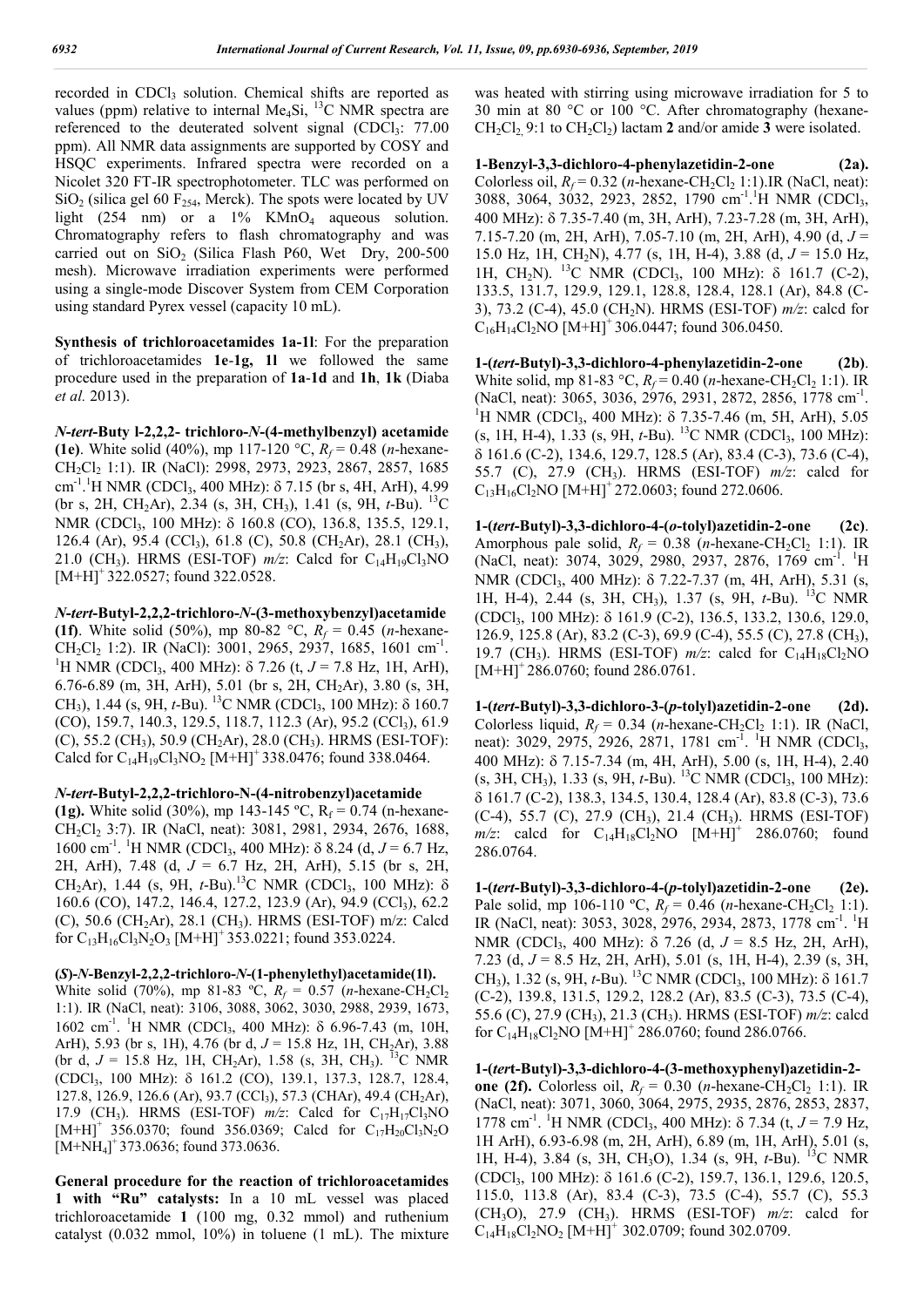

**Scheme 1. Previous and present work**

**Table 1. Ru2 promoted formation of lactams 2**



| Entry        | compd          | Method <sup>a</sup> | Time<br>(min) | Compd (yield<br>$\%$     |
|--------------|----------------|---------------------|---------------|--------------------------|
|              |                |                     |               |                          |
|              | 1a             | A                   | 120           | 2a(26)                   |
| $\mathbf{2}$ | 1a             | B                   | 30            | 2a(30)                   |
| 3            | 1b             | B                   | 10            | 2b(48)                   |
| 4            | 1 <sub>b</sub> | B <sup>b</sup>      | 20            | 2b(38)                   |
| 5            | 1b             | B <sup>c</sup>      | 20            | <b>2b</b> $(48)^d$       |
| 6            | 1 <sub>b</sub> | B <sup>e</sup>      | 5             | 2b(36)                   |
| 7            | 1c             | B                   | 10            | $2c(30)^t$               |
| 8            | 1d             | B                   | 10            | 2d $(38)^{g}$            |
| 9            | 1e             | B                   | 10            | 2e(28)                   |
| 10           | 1f             | B                   | 5             | $2f(25)^n$               |
| 11           | 1g             | B                   | 10            | $2g(-)$                  |
| 12           | 1h             | B                   | 5             | $2h(11)^1$ , 3h $(24)^1$ |

<sup>a</sup>A: 100 mg scale in 0.1 mL of toluene at 160 °C. B: 100 mg scale in 1 mL of toluene (≈ 0.3 M) at 100 °C, <br>μW. <sup>b</sup>S% of **Ru2** was used, 35% of 1b was recovered. <sup>c</sup> At 80 °C. <sup>47</sup>% of 1**b** was recovered. <sup>e</sup> Acetonitrile was used as a solvent. <sup>f</sup> 22% of 1c was recovered. <sup>g</sup>20% of **1d** was recovered. <sup>h</sup>23% of **1f** was recovered. <sup>1</sup>8% of 1h was recovered. <sup>j</sup>For the structure of **3h** see table 2.

**Table 2. Reactions of trichloroacetamides1 with Ru1<sup>a</sup>**



<sup>a</sup>All the reactions were carried out using 100 mg scale of 1 in 1 mL of toluene ( $\approx 0.3$  M) at 100 °C, μW.<sup>b</sup>12% of **1d** was recovered. <sup>c</sup> Only traces were detected.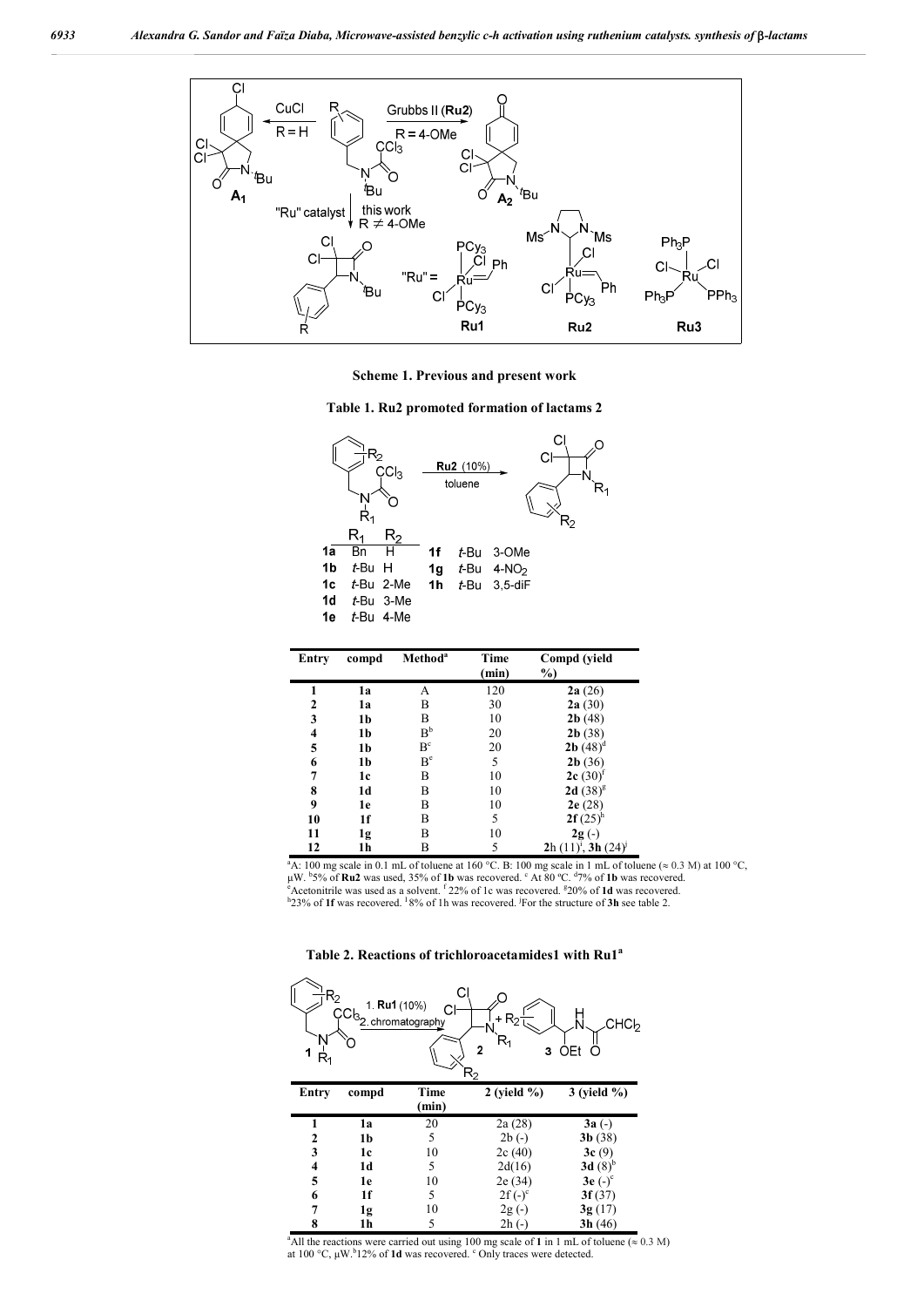#### Table 3.RuCl<sub>2</sub>(PPh<sub>3</sub>)<sub>3</sub>promoted formation of lactams  $2^a$



| Entry | $R_{1}$                | R <sub>2</sub> | compd | T °C | Time (min) | Compd (yield %)          |
|-------|------------------------|----------------|-------|------|------------|--------------------------|
|       | Bn                     | H              | 1a    | 100  | 15         | 2a(20)                   |
| 2     | Bn                     | H              | 1a    | 80   | 20         | 2a(41)                   |
| 3     | 'Bu                    | H              | 1b    | 100  | 10         | 2b(49)                   |
| 4     | 'Bu                    | H              | 1b    | 80   | 10         | 2b(58)                   |
| 5     | 'Bu                    | H              | 1b    | 80   | 10         | <b>2b</b> $(55)^{\circ}$ |
| 6     | 'Bu                    | $2-Me$         | 1c    | 80   | 10         | $2c(56)^d$               |
| 7     | 'Bu                    | $3-Me$         | 1d    | 80   | 10         | 2d(40), 3d(8)            |
| 8     | $E$ Bu                 | 4-Me           | 1e    | 80   | 5          | 2e(40)                   |
| 9     | 'Bu                    | 3-OMe          | 1f    | 80   | 10         | 2f(18)                   |
| 10    | 'Bu                    | $4-NO2$        | 1g    | 80   | 10         |                          |
| 11    | 'Bu                    | $3,5$ -di $F$  | 1h    | 80   | 10         | 2h(21), 3h(18)           |
| 12    | $n-Bu$                 | Н              | 1i    | 80   | 10         | $2i(30)$ <sup>e</sup>    |
| 13    | $i$ -Pr                | H              | 1j    | 80   | 10         | $2j(28^f)$               |
| 14    | Cy                     | H              | 1k    | 80   | 10         | $2k(38)^{g}$             |
| 13    | $(S)$ - $\alpha$ -MeBn | H              | 11    | 80   | 10         | 61 $(40)^h$              |

<sup>a</sup> All the reactions were carried out using 100 mg scale of **1** in 1 mL of toluene ( $\approx$  0.3 M), μW.<sup>b</sup> 6% of **1a** was recovered. <sup>c</sup> With 200 mg of **1b**. d 12% of **1c** was recovered. <sup>c</sup> Were also isolated 4i (4%), 5i (9%), 1i (25%). <sup>f</sup> Traces of 4j and 5j were detected. <sup>g</sup> Were also isolated 4k (8%), 5k (9%). <sup>h</sup> 48% of 1l was recovered, when the reaction was run for 20 min the yield dropped to 22% even if the conversion was 100%.





**Scheme 2. Proposed mechanism for the formation of 2 and 3**

**1-(***tert***-Butyl)-3,3-dichloro-4-(3,5-difluorophenyl)azetidin-2 one (2h).** Amorphous pale solid,  $R_f = 0.51$  (*n*-hexane-CH<sub>2</sub>Cl<sub>2</sub> 1:1). IR (NaCl, neat): 3094, 3063, 2977, 2931, 2875, 2855, 1784 cm<sup>-1</sup>. <sup>1</sup>H NMR (CDCl<sub>3</sub>, 400 MHz): δ 6.84-6.96 (m, 3H, ArH), 4.99 (s, 1H, H-4), 1.35 (s, 9H, *t*-Bu). <sup>13</sup>C NMR (CDCl<sub>3</sub>, 100 MHz): 163.0 (dd, *J* = 249.3, 12.4 Hz, 2C, C-F), 161.3 (C-2), 138.8 (t, *J* = 8.6 Hz, ArC), 111.0 (br s, 2C, ArCH), 105.3 (t, *J* = 25.1 Hz, 1C, ArCH), 83.0 (C-3), 72.4 (C-4), 56.0 (C),  $27.9$  (CH<sub>3</sub>). HRMS ESI-TOF)  $m/z$ : calcd for  $C_{13}H_{14}Cl_2F_2NO$  [M+H]<sup>+</sup> 308.0415; found 308.0412.

**1-Butyl-3,3-dichloro-4-phenylazetidin-2-one (2i).** Colorless oil,  $R_f = 0.51$  (CH<sub>2</sub>Cl<sub>2</sub>).IR (NaCl, neat): 3065, 3035, 2960, 2932, 2873, 1789 cm<sup>-1</sup>.<sup>1</sup>H NMR (CDCl<sub>3</sub>, 400 MHz): δ 7.43-7.49 (m, 3H, ArH), 7.28-7.32 (m, 2H, ArH), 7.05-7.10 (m, 2H, ArH), 5.05 (s, 1H, H-4), 3.62 (dt, *J* = 14.0, 7.8 Hz, 1H), 2.96

(dt,  $J = 14.0$ , 6.6 Hz, 1H), 1.51-1.60 (m, 2H, CH<sub>2</sub>), 1.29-1.41  $(m, 2H, CH_2), 0.92$  (t,  $J = 7.3$  Hz, 3H, CH<sub>3</sub>). <sup>13</sup>C NMR (CDCl<sub>3</sub>, 100 MHz): 161.8 (C-2), 132.0, 129.9, 128.8, 128.1 (Ar), 84.7 (C-3), 74.0 (C-4), 40.9 (CH<sub>2</sub>), 29.1 (CH<sub>2</sub>), 20.0 (CH<sub>2</sub>), 13.5 (CH<sub>3</sub>). HRMS (ESI-TOF)  $m/z$ : calcd for C<sub>13</sub>H<sub>16</sub>Cl<sub>2</sub>NO [M+H]<sup>+</sup> 272.0603; found 272.0604.

**(3***RS***,4***SR***)-1-Butyl-3-chloro-4-phenylazetidin-2-one (4i).**  Colorless oil,  $R_f = 0.47$  (CH<sub>2</sub>Cl<sub>2</sub>). IR (NaCl, neat): 3063, 3035, 2958, 2925, 2871, 1770 cm<sup>-1</sup>. <sup>1</sup>H NMR (CDCl<sub>3</sub>, 400 MHz):  $\delta$ 7.37-7.47 (m, 3H, ArH), 7.25-7.30 (m, 2H, ArH), 5.10 (d,  $J =$ 4.9 Hz, 1H, H-3), 4.96 (d, *J* = 4.9 Hz, H-4), 3.55 (dt, *J* = 14.0, 7.7 Hz, 1H), 2.90-2.99 (m, 2H), 1.45-1.56 (m, 2H), 1.26-1.38 (m, 2H), 0.89 (t, *J* = 7.4 Hz, 3H, CH<sub>3</sub>). <sup>13</sup>C NMR (CDCl<sub>3</sub>, 100 MHz): δ 164.3 (C-2), 133.2, 129.1, 128.5, 128.2, (Ar), 61.0 (C-3), 60.9 (C-3), 40.9 (CH2), 29.3 (CH2), 20.2 (CH2), 13.5 (CH3).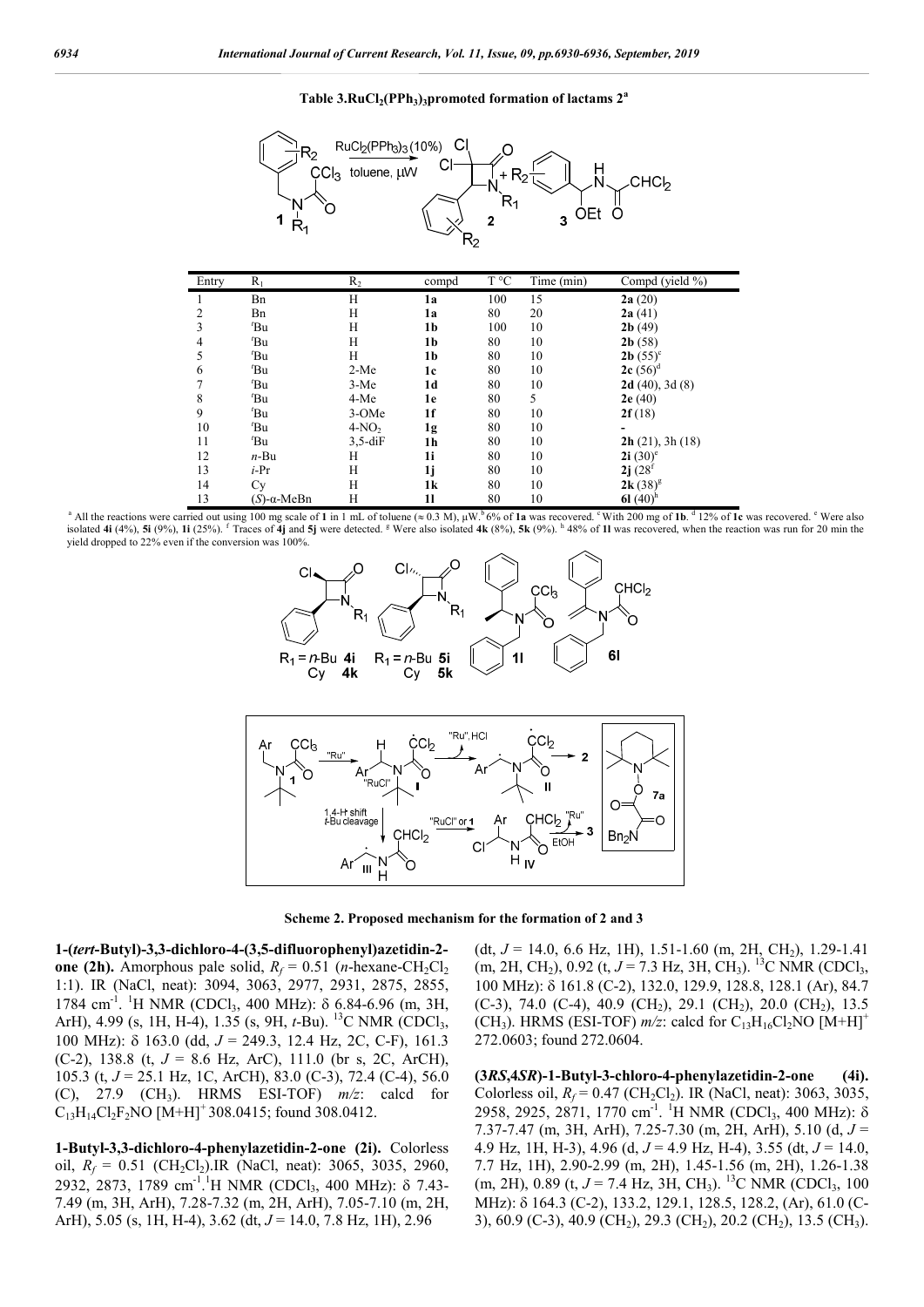HRMS (ESI-TOF)  $m/z$ : calcd for C<sub>13</sub>H<sub>17</sub>ClNO [M+H]<sup>+</sup> 238.0993; found 238.0997.

**(3***RS***,4***RS***)-1-Butyl-3-chloro-4-phenylazetidin-2-on**e **(5i).**  Colorless oil,  $R_f = 0.43$  (CH<sub>2</sub>Cl<sub>2</sub>). IR (NaCl, neat): 3064, 3032, 2958, 2931, 2872, 1772 cm<sup>-1</sup>.<sup>1</sup>H NMR (CDCl<sub>3</sub>, 400 MHz): δ 7.37-7.47 (m, 3H, ArH), 7.30-7.33 (m, 2H, ArH), 4.54 (d, *J* = 1.7 Hz, 1H, H-3), 4.49 (br d, *J* = 1.7 Hz, H-4), 3.52 (dt, *J* = 14.1, 7.6 Hz, 1H), 2.86 (dt, *J* = 14.1, 7.0 Hz, 1H), 1.44-1.53 (m, 2H, CH2), 1.24-1.36 (m, 2H, CH2), 0.89 (t, *J* = 7.3 Hz, 3H, CH<sub>3</sub>). <sup>13</sup>C NMR (CDCl<sub>3</sub>, 100 MHz):  $\delta$  163.8 (C-2), 135.2, 129.4, 129.3, 126.6 (Ar), 66.0 (C-3), 63.1 (C-4), 40.8 (CH2), 29.4 (CH2), 20.0 (CH2), 13.5 (CH3). HRMS (ESI-TOF) *m/z*: calcd for C<sub>13</sub>H<sub>17</sub>ClNO [M+H]<sup>+</sup> 238.0993; found 238.0993.

**1-Isopropyl-3,3-dichloro-4-phenylazetidin-2-one (2j).**  Colorless oil,  $R_f = 0.30$  (*n*-hexane-CH<sub>2</sub>Cl<sub>2</sub> 1:1). IR (NaCl, neat): 2954, 2923, 2852, 1789 cm<sup>-1</sup>. <sup>1</sup>H NMR (CDCl<sub>3</sub>, 400 MHz): δ 7.41-7.49 (m, 3H, ArH), 7.32-7.39 (m, 2H, ArH), 5.03 (s, 1H, H-4), 1.75 (hept,  $J = 6.8$  Hz, 1H), 1.40 (d,  $J = 6.8$ ) Hz, 3H, CH<sub>3</sub>), 1.18 (d,  $J = 6.8$  Hz, 3H, CH<sub>3</sub>). <sup>13</sup>C NMR (CDCl<sub>3</sub>, 100 MHz): δ 161.5 (C-2), 133.1, 129.9, 128.7, 128.3,  $(Ar)$ , 84.0  $(C-3)$ , 73.3  $(C-4)$ , 46.5  $(CH)$ , 20.8  $(CH_3)$ , 20.1 (CH<sub>3</sub>). HRMS (ESI-TOF)  $m/z$ : calcd for C<sub>12</sub>H<sub>14</sub>Cl<sub>2</sub>NO [M+H]<sup>+</sup> 258.0447; found 358.0447.

**3,3-Dichloro-1-cyclohexyl-4-phenylazetidin-2-one (2k).** Pale solid, mp 98-100 °C,  $R_f = 0.50$  (*n*-hexane-CH<sub>2</sub>Cl<sub>2</sub> 1:1). IR (NaCl, neat): 3035, 2933, 2857, 1784 cm<sup>-1</sup>. <sup>1</sup>H NMR (CDCl<sub>3</sub>, 400 MHz) 7.42-7.49 (m, 3H, ArH), 7.31-7.39 (m, 2H, ArH), 5.05 (s, 1H, H-4), 3.40 (tt, *J* = 11.4, 3.8 Hz, 1H), 2.08 (dm, *J* = 12.6 Hz, 1H), 1.65-1.90 (m, 4H), 1.58 (m, 1H), 1.103-1.36 (m, 4H). <sup>13</sup>C NMR (CDCl<sub>3</sub>, 100 MHz):  $\delta$  161.5 (C-2), 133.2, 129.8, 128.6, 128.3 (Ar), 84.1 (C-3), 73.2 (C-4), 53.8 (CH), 30.9 (CH2), 30.2 (CH2), 25.0 (2 CH2), 24.7 (CH2). HRMS (ESI-TOF)  $m/z$ : calcd for C<sub>15</sub>H<sub>18</sub>Cl<sub>2</sub>NO [M+H]<sup>+</sup> 298.0760; found 398.0762.

#### **(3***RS***,4***SR***)-3-Chloro-1-cyclohexyl-4-phenylazetidin-2-one**

**(4k).** Colorless oil,  $R_f = 0.21$  (*n*-hexane-CH<sub>2</sub>Cl<sub>2</sub> 1:1). IR (NaCl, neat): 3031, 2932, 2855, 1761 cm<sup>-1</sup>. <sup>1</sup>H NMR (CDCl<sub>3</sub>, 400 MHz): δ 7.38-7.45 (m, 3H, ArH), 7.30-7.35 (m, 2H, ArH), 5.03 (br d, *J* = 5.0 Hz, 1H, H-3), 4.97 (br d, *J* = 5.0 Hz, H-4), 3.43 (tt, *J* = 11.5, 3.9 Hz, 1H), 2.03 (dm, *J* = 12.5 Hz, 1H), 1.84 (m, 1H), 1.76 (m, 1H), 1.51-1.70 (m, 3H), 0.99-1.30 (m, 4H).<sup>13</sup>C NMR (CDCl<sub>3</sub>, 100 MHz):  $\delta$  164.0 (C-2), 134.4, 129.1, 128.4, 128.3 (Ar), 60.2 (C-3), 60.0 (C-4), 53.6 (CH), 31.3  $(CH<sub>2</sub>), 30.4 (CH<sub>2</sub>), 25.1 (CH<sub>2</sub>), 25.0 (CH<sub>2</sub>), 24.9 (CH<sub>2</sub>). HRMS$ (ESI-TOF)  $m/z$ : calcd for C<sub>15</sub>H<sub>19</sub>ClNO [M+H]<sup>+</sup> 264.1150; found 264.1154.

#### **(3***RS***,4***RS***)-3-Chloro-1-cyclohexyl-4-phenylazetidin-2-one**

**(5k).** Colorless oil,  $R_f = 0.13$  (*n*-hexane-CH<sub>2</sub>Cl<sub>2</sub> 1:1). IR (NaCl, neat): 3031, 2931, 2855, 1768 cm<sup>-1</sup>.<sup>1</sup>H NMR (CDCl<sub>3</sub>, 400 MHz): 7.33-7.40 (m, 5H, ArH), 4.53 (br d, *J* = 1.7 Hz, 1H, H-3), 4.44 (br d, *J* = 1.7 Hz, H-4), 3.38 (tt, *J* = 11.4, 3.8 Hz, 1H), 2.00 (dm, *J* = 12.5 Hz, 1H), 1.71-1.82 (m, 2H), 1.50-1.70 (m, 3H), 0.97-1.30 (m, 4H). <sup>13</sup>C NMR (CDCl<sub>3</sub>, 100 MHz):  $\delta$ 163.6 (C-2), 136.7, 129.3, 129.1, 126.7 (Ar), 65.1 (C-3), 62.6  $(C-4)$ , 53.5 (CH), 31.2 (CH<sub>2</sub>), 30.4 (CH<sub>2</sub>), 25.1 (CH<sub>2</sub>), 25.0  $(CH_2)$ , 24.9  $(CH_2)$ . HRMS (ESI-TOF)  $m/z$ : calcd for  $C_{15}H_{19}CINO [M+H]$ <sup>+</sup> 264.1150; found 264.1153.

**2,2-Dichloro-***N***-(ethoxyphenylmethyl)acetamide (3b).**  Amorphous white solid,  $R_f = 0.74$  (CH<sub>2</sub>Cl<sub>2</sub>). IR (NaCl, neat): 3260, 3060, 3005, 2974, 2922, 2853, 1673 cm<sup>-1</sup>.<sup>1</sup>H NMR  $(CDCl_3, 400 MHz)$ :  $\delta$  7.33-7.48 (m, 5H, ArH), 6.87 (br d,  $J =$ 9.1 Hz, 1H, NH), 6.22 (d, *J* = 9.3 Hz, 1H), 5.97 (s, 1H, CHCl2), 3.81 (dq, *J* = 9.4, 7.0 Hz, 1H), 3.68 (dq, *J* = 9.4, 7.0 Hz, 1H), 1.30 (t, *J* = 7.0 Hz, 3H, CH<sub>3</sub>). <sup>13</sup>C NMR (CDCl<sub>3</sub>, 100 MHz): δ 164.3 (CO), 138.4 (C), 128.8, 128.7, 125.8 (Ar), 80.7 (CH), 66.4 (CHCl<sub>2</sub>), 64.5 (CH<sub>2</sub>), 15.1 (CH<sub>3</sub>). HRMS (ESI-TOF)  $m/z$ : calcd for  $C_{11}H_{13}Cl_2NNaO_2$  [M+Na]<sup>+</sup> 284.0216; found 284.0227.

#### **2,2-Dichloro-***N***-[ethoxy(3-methoxyphenyl)methyl]**

**acetamide (3f).**  $R_f = 0.74$  (CH<sub>2</sub>Cl<sub>2</sub>). IR (NaCl, neat): 3261, 3061, 3005, 2977, 2925, 2855, 2835, 1674 cm<sup>-1</sup>. <sup>1</sup>H NMR (CDCl<sub>3</sub>, 400 MHz):  $\delta$  7.30 (t,  $J = 8.0$  Hz, 1H, ArH), 6.99-7.05 (m, 2H, ArH), 6.89 (ddd, *J* = 8.2, 2.6, 0.7 Hz, 1H, ArH), 6.85 (br s, 1H, NH), 6.18 (d,  $J = 9.3$  Hz, 1H), 5.97 (s, 1H, CHCl<sub>2</sub>), 3.82 (s, 3H, CH3), 3.80 (dq, *J* = 9.4, 7.0 Hz, 1H), 3.67 (dq, *J* = 9.4, 7.0 Hz, 1H), 1.30 (t, *J* = 7.0 Hz, 3H*,* CH3). 13C NMR (CDCl<sub>3</sub>, 100 MHz): δ 164.2 (CO), 159.9, 140.0, 129.8, 118.0, 114.3, 111.4 (Ar), 80.6 (CH), 66.4 (CHCl<sub>2</sub>), 64.5 (CH<sub>2</sub>), 55.3  $(CH_3)$ , 15.0  $(CH_3)$ . HRMS (ESI-TOF)  $m/z$ : calcd for  $C_{12}H_{14}Cl_2NO_3$  [M-H]<sup>-</sup> 290.0356; found 290.0360.

#### **2,2-Dichloro-***N***-[ethoxy(4-nitrophenyl)methyl]acetamide**

**(3g).**  $R_f = 0.48$  (CH<sub>2</sub>Cl<sub>2</sub>). IR (NaCl, neat): 3234, 3062, 3012, 2978, 2916, 1685 cm<sup>-1</sup>. <sup>1</sup>H NMR (CDCl<sub>3</sub>, 400 MHz): δ 8.25 (d, *J* = 9.0 Hz, 2H, ArH), 7.65 (dd, *J* = 9.0, 0.6 Hz, 2H, ArH), 6.83 (br d, *J* = 9.1 Hz, 1H, NH), 6.32 (d, *J* = 9.4 Hz, 1H), 6.00 (s, 1H, CHCl2), 3.86 (dq, *J* = 9.4, 7.0 Hz, 1H), 3.71 (dq, *J* = 9.4, 7.0 Hz, 1H), 1.33 (t, *J* = 7.0 Hz, 3H*,* CH3). 13C NMR (CDCl3, 100 MHz): 164.5 (CO), 145.3, 128.3, 127.0, 123.9 (Ar), 79.8 (CH), 66.2 (CHCl<sub>2</sub>), 64.9 (CH<sub>2</sub>), 15.0 (CH<sub>3</sub>). HRMS (ESI-TOF)  $m/z$ : calcd for  $C_{11}H_{11}Cl_2N_2O_4$  [M-H]<sup>-</sup> 305.0101; found 305.0115.

#### **2,2-Dichloro-***N***-[ethoxy(3,5-difluorophenyl)methyl]**

**acetamide (3h)**.  $R_f = 0.71$  (CH<sub>2</sub>Cl<sub>2</sub>). IR (NaCl, neat): 3276, 3057, 3005, 2981, 2930, 2915, 2901, 2889, 1685 cm<sup>-1</sup>. <sup>1</sup>H NMR (CDCl<sub>3</sub>, 400 MHz): δ 6.96-7.03 (m, 2H, ArH), 6.80 (br s, 1H, NH), 6.80 (tt, *J* = 8.8, 2.4 Hz, 1H, ArH), 6.19 (d, *J* = 9.4 Hz, 1H), 5.98 (s, 1H, CHCl<sub>2</sub>), 3.82 (dq,  $J = 9.4$ , 7.0 Hz, 1H), 3.68 (dq, *J* = 9.4, 7.0 Hz, 1H), 1.31 (t, *J* = 7.0 Hz, 3H*,* CH3). <sup>13</sup>C NMR (CDCl<sub>3</sub>, 100 MHz):  $\delta$  164.4 (CO), 163.1 (dd,  $J =$ 248.1, 12.5 Hz, 2C, CF), 142.4 (t, *J* = 8.9 Hz, 1C, ArC), 109.1 (d, *J* = 26.4 Hz, 2C, ArCH), 104.2 (t, *J* = 25.1 Hz, 1C, ArCH), 79.6 (CH), 66.2 (CHCl<sub>2</sub>), 64.8 (CH<sub>2</sub>), 15.0 (CH<sub>3</sub>). HRMS (ESI-TOF)  $m/z$ : calcd for  $C_{11}H_{10}Cl_2F_2NO_2$  [M-H]<sup>-</sup> 296.0062; found 296.0052.

*N***-benzyl-2,2-dichloro-***N***-(1-phenylvinyl)acetamide (6l).**  From **1l** (100 mg, 0.28 mmol) and  $RuCl<sub>2</sub>(PPh<sub>3</sub>)<sub>3</sub>$  (27 mg, 0.028) mmol, 10%) in toluene (1 mL). The mixture was heated with stirring at 80 °C using microwave irradiation for 10 min. After chromatography (hexane-CH<sub>2</sub>Cl<sub>2,</sub> 1:0 to 1:1) **3l** was isolated (36 mg, 40%). In this reaction 48 mg of **1l** was also recovered.  $R_f = 0.38$  (*n*-hexane-CH<sub>2</sub>Cl<sub>2</sub> 1:1). IR (NaCl, neat): 3061, 3029,  $2952, 2924, 2854, 1690, 1625, 1576$  cm<sup>-1</sup>. <sup>1</sup>H NMR (CDCl<sub>3</sub>, 400 MHz): 7.37-7.45 (m, 5H, ArH), 7.21-7.30 (m, 5H, ArH), 6.38 (s, 1H, CHCl<sub>2</sub>), 4.98 and 5.70 (2 s, 1H each, =CH<sub>2</sub>), 4.66 (br s, 2H, CH<sub>2</sub>Ar). <sup>13</sup>C NMR (CDCl<sub>3</sub>, 100 MHz):  $\delta$  164.8 (CO), 144.5 (C=), 135.8, 134.0, 129.9, 129.3, 129.2, 128.5,